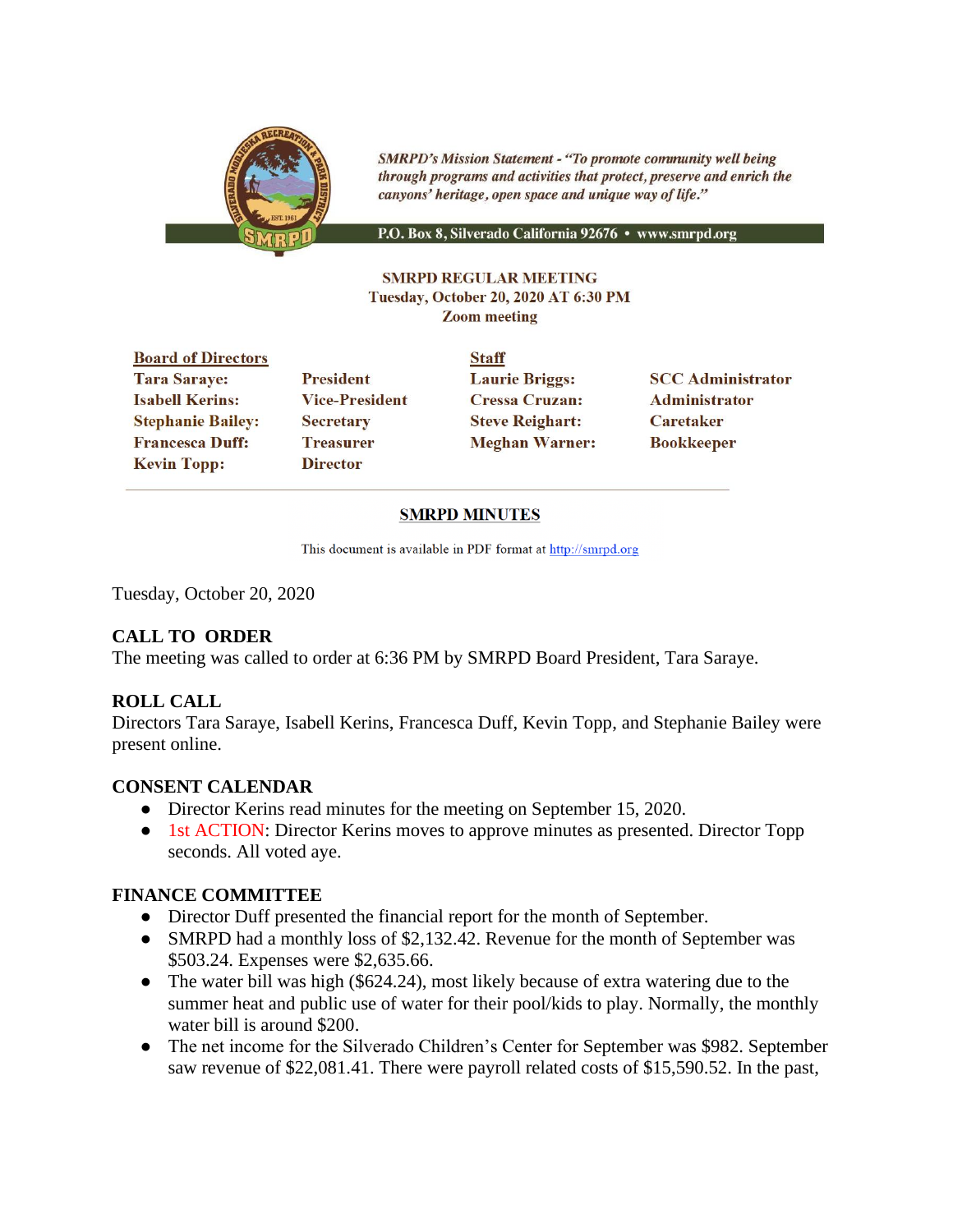the SCC has had enough income to cover payroll. Making payroll is one of the biggest challenges.

- 2nd ACTION: Director Duff moves to approve financials as presented. Director Saraye seconds. All voted aye.
- Auditors are doing a remote audit. We are sending them our database from QuickBooks. It appears to be going smoothly.
- The new bookkeeper purchased a desktop version of QuickBooks and will keep our books in a separate account. Please confirm she backs up our records.

## **OTHER DISTRICT BUSINESS**

- *Facilities rental*: SKIP
- *Candidate Mark Monin running for ISDOC President*: Mark Monin addressed our group tonight. This is his third time addressing the SMPRD. He is the ISDOC vice-president and is now running for the office of president. He explained that he knows the issues and hasn't missed one meeting in five years. He is asking for our vote. As a side note, he was a former fireman with the OC Fire Authority. Also, ISDOC just won chapter of the year.
- *Hire bookkeeper Diane Fanello*: Director Duff reported that the interview with Dianel Fanello was good. Diane is already working with Megan. Megan was also part of the process that sent out financials this month. Director Topp requested that all procedures during this training be documented for future use. Diane prefers to work from her home so Steve doesn't have to clean up anything. We agreed that we would like to meet her.
- *Doug Sweeny Gopher removal compensation*: Director Topp reports that we are giving Doug \$40/month to eradicate gophers. He added that professional gopher removers can be costly. Director Topp suggested that we double his pay from \$40 to \$80 because he is doing a great job and travels back and forth between Modjeska and Silverado. Director Duff recommended that we discuss this with Doug prior to making a motion.
- *Vote on CAPRI Board of Directors*: It was noted that no one has presented anything from CAPRI. Director Duff commented that Mark Monin is moving up in the organization. We voted for Mark Monin for ISDOC President.
- *Mobile vet to come to community center*: Director Bailey suggested that we arrange for a mobile vet and mobile groomer to come to the community center once a month. In the past, we had a mobile vet that paid a small charge (everything was self-contained). We need to identify a vet and groomer and confirm that they are willing to make a donation to the park. Director Kerins knows of a vet and will follow-up. Director Bailey will take the lead on finding a groomer.

## **SILVERADO CHILDREN'S CENTER (SCC) OVERSIGHT COMMITTEE**

*Summary*: SCC has a total capacity for 62 children. The number of children registered pre-covid was 47. The number of children registered was 33 and 28 in September and October, respectively. The number of registered children is low due to the fact that school is back in session and children have left SCC and returned to school. Seedlings (2 year olds) must have a 6:1 ratio. In March, SCC had 18 seedlings. In September and October, SCC had 7 seedlings. In March, there were 14 Acorns (3 year olds) enrolled. In September and October, there were 7 and 8 Acorns enrolled, respectively. In March, there were 15 Pinecones (4-6 year olds) enrolled. In September, that number dropped to 10. The numbers of enrolled children are slowly moving up but remain way behind. The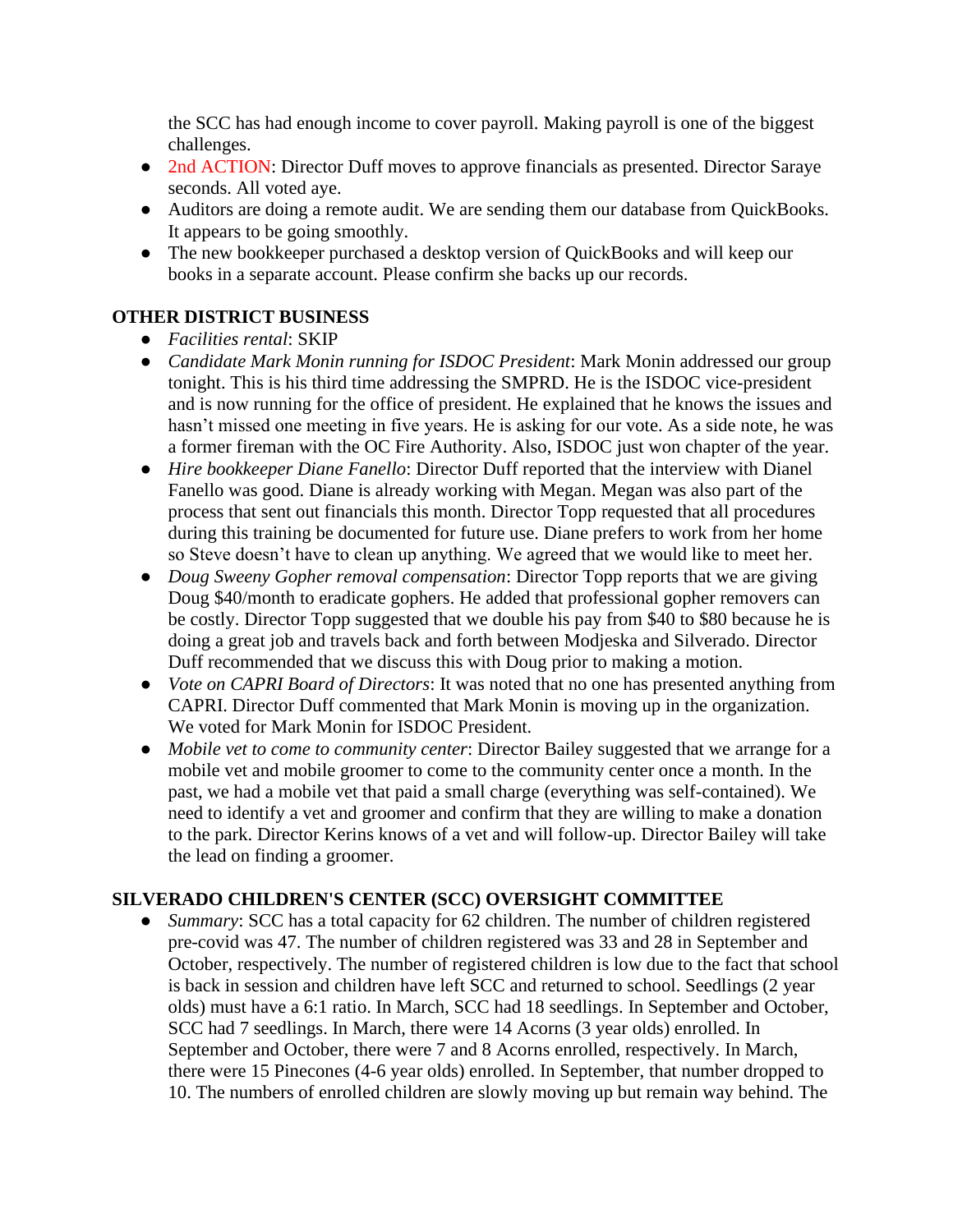biggest issue is regarding full days. The full-time equivalent in March was 25.91 children. In September, that number dropped to 11.27 children, less than half of the fulltime equivalent when we look at hours. Teachers are working a lot less because they are not there the entire day. They are taking a big hit. COVID requires extensive cleaning including a mandatory 30 minutes before and after instruction.

- *Internet*: The internet connection keeps going out. COX is more expensive. But hard wire requires digging and permits. We don't own the land for the SCC so trenching etc requires permission from the county who leases us the land (which makes improvements more difficult). It is more than just paying mileage to cox (Also we will not recoup any expenditures since we are improving someone else's land). We want to maintain a 10K minimum threshold in our savings account.
- *Main water leak repair*: There was a water main leak due to the roots of a pepper tree interfering with plumbing. But fortunately, OC Parks paid for the repair. This has been resolved in the short term.
- *Provide partial scholarships for Canyon kids to attend SCC*: SMRPD was approached by families that would like their children to attend SCC but are not able to afford it. Canyon residents already get 10% discount. We discussed the idea of scholarships for canyon families and asking local businesses and individuals to sponsor a child. We will continue this conversation when we have achieved  $501(c)(3)$  status.
- *Donation for April 24th raffle*: There is an un-event scheduled on October 24 in Silverado Center. There will be hot dogs and a band. A raffle table will be set up in the parking lot to support the SCC. If you want to donate a gift card for the raffle, please contact Director Kerins.
- *Dance classes*: Dance classes started outdoors. Pre-Covid, the hours of operation were 8 am to 5:45 pm. Currently, the hours of operation are 8:30 am to 3 pm. Staff are required to clean for half an hour on either side of that.
- *Outstanding debts*: There are two account receivables that are dated Jan 2019. One is for \$733 and the other for \$354. 3rd ACTION: Director Kerins moves to forgive the outstanding debts for those two families involved. Director Topp seconds. All voted aye.

## **FACILITIES/SAFETY/MAINTENANCE COMMITTEE**

- *ADA compliance*: Director Saraye attended the ADA compliance webinar this week. By doing so, we were able to get a break on insurance. There is a repeat training on November 4 which Steve should probably attend. The facilities committee needs to take this over. We need to assign a special ADA liason to the community. This individual will work with staff and talk about compliance issues. We need to document things we are doing. We need an accommodation statement for events or classes.
- *Upgraded sound system and board*: We need new mic stands and an iPad. The app is free to work our sound board. The sound board works from anywhere on the facility. A new iPad is about \$500. We have \$6,400 left of insurance money from the stage rebuild. 4th ACTION: Director Topp moves to spend \$500-\$700 on new mic stands out of insurance money. Director Saraye seconds. All voted aye.

# **RECREATION COMMITTEE**

NA